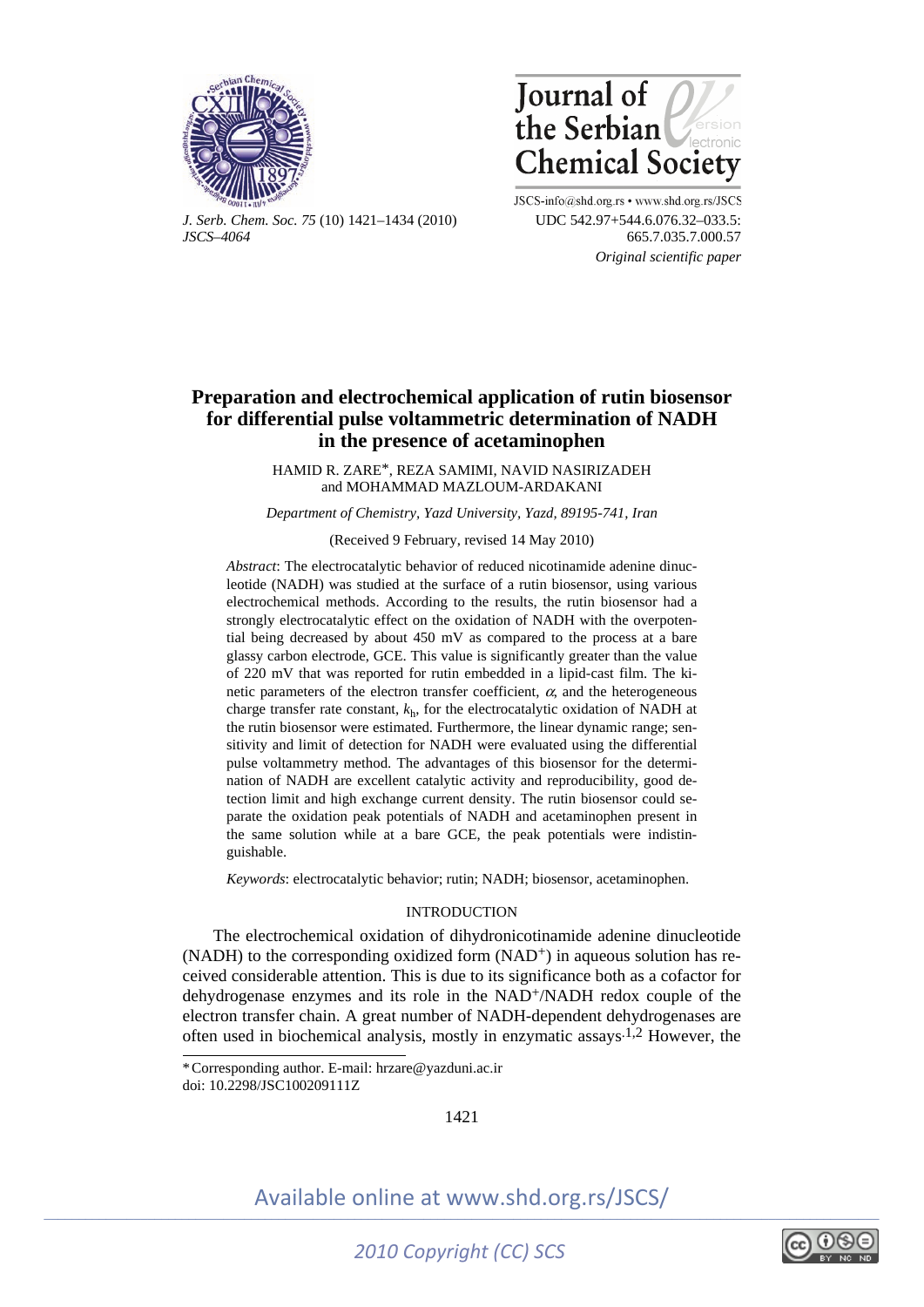direct oxidation of NADH at an unmodified electrode surface is highly irreversible and occurs at a considerable overpotential.3 Moreover, possible side-products formed during the NADH redox process can be adsorbed on the electrode surface, leading to electrode fouling.<sup>4</sup> A decrease occurs in the overpotential of the oxidation of NADH through immobilization of some redox compounds on an electrode surface.<sup>5–18</sup> The compounds are able to mediate the electron transfer between NADH and the electrode. The strategy of electrode modification is to decrease the overvoltage for NADH and have good catalytic properties. Various inorganic and organic materials, such as transition metal hexacyanoferrates,  $5-7$ phenazines, $8,9$  phenoxazines, $10-12$  thionine derivatives, $13$  hydroquinone derivati- $\cos^{14-20}$  and carbon nanotubes,  $\cos^{21}$  showed interesting catalytic properties for the electro-oxidation of NADH.

Acetaminophen (N-acetyl-*p*-aminophenol or parcetamol) is used widely all over the world as a pharmaceutical analgesic and antipyretic agent. Hence, it is necessary to develop a rapid, precise and reliable method for the determination of acetaminophen. Recently, multiwall carbon nanotubes,  $22$  hematoxylin,  $23$  cobalt hydroxide nanoparticles<sup>24</sup> and nano-TiO<sub>2</sub><sup>25</sup> modified electrodes were fabricated and applied to the electrochemical determination of acetaminophen.

The electrochemical behavior of rutin,  $26,27$  the preparation of a few rutin modified electrodes and the investigation of their electrocatalytic effect for some important species<sup>28–31</sup> were reported. Rutin, as a biological important molecule, is a derivative of catechol and has the basic structure of many natural products with physiological activities. Thus, it seems that the use of rutin as a modifier could be important and could yield some new information concerning the catalysis of slow reactions. In continuation of studies into the preparation of biosensors for the determination of NADH, $14-18$  the present study focuses on the fabrication of a rutin biosensor and its electrocatalytic effect on the oxidation of NADH. Cyclic voltammetry was used to characterize the electrocatalytic behavior of the rutin biosensor toward NADH oxidation. To evaluate the utility of the rutin biosensor for analytical application, it was used for the differential pulse voltammetric detection of NADH. The findings indicate that the rutin biosensor had several distinct advantages, including excellent catalytic activity and reproducibility, good detection limit, and high exchange current density for NADH. Differential pulse voltammetry was also used to evaluate the analytical performance of the biosensor in the quantification of NADH in the presence of acetaminophen.

## EXPERIMENTAL

All the electrochemical experiments were realized using a potentiostat PGSTAT 30 model from Autolab (Netherland) equipped with GPES 4.9 software. The geometric area of the glassy carbon-working electrode (Azar Electrode, Iran), was 0.031 cm<sup>2</sup>. A platinum electrode and a saturated calomel electrode (SCE) were used as the counter and reference electrodes, respectively. All the potentials are reported with respect to this reference electrode.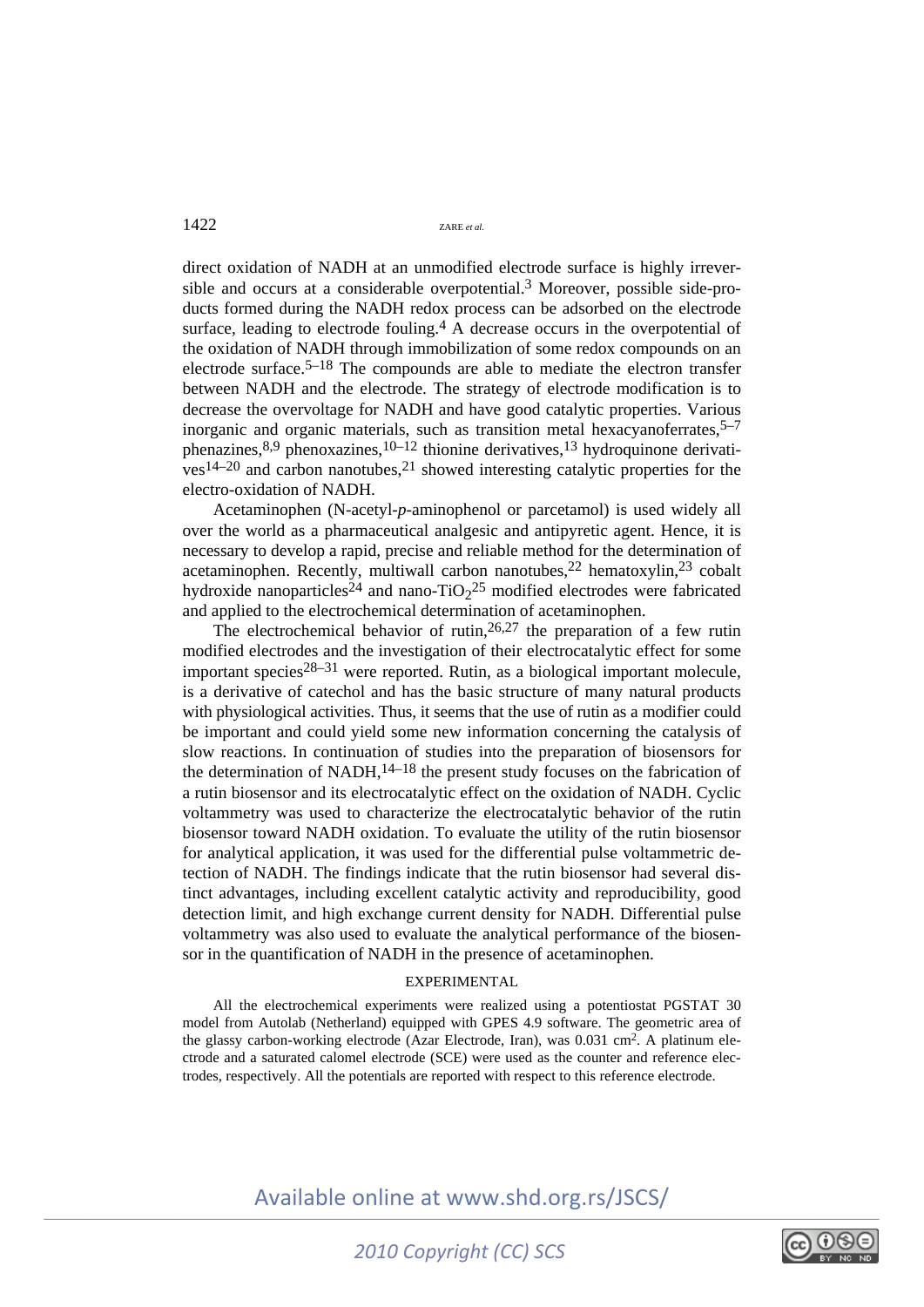NADH-Na<sub>2</sub> (92 % purity), acetaminophen and the chemicals required for the preparation of the buffer solution were obtained from Merck and used as received. Rutin was purchased from Fluka and used without further purification. All the employed chemical reagents were of analytical grade. All the solutions were prepared with doubly distilled water. The NADH and the rutin solutions were prepared immediately prior to use.

For the preparation of the rutin biosensor, a glassy carbon electrode, GCE, was first polished mechanically with 0.05 µm alumina in a water slurry using a polishing cloth. Then, the electrode was rinsed with doubly distillated water. The electrochemical activation of the GCE was performed by continuous potential cycling from –1.1 to 1.6 V at a sweep rate of 100 mV s-1 in a sodium bicarbonate (0.10 M) solution until a stable voltammogram was obtained. For the construction of the biosensor, an activated electrode was placed in a 1.0 mM solution of rutin in 0.10 M phosphoric acid (pH 2.0). Then it was modified by 6 potential sweep cycles between 300 and 650 mV at 25 mV  $s^{-1}$ . Subsequently, the modified electrode was rinsed with water and placed in a buffer solution (pH 7.0) to test its electrocatalytic behavior.

### RESULTS AND DISCUSSION

## *Properties of the electrodeposited rutin layer at the activated glassy carbon electrode*

To investigate the possible mechanism of rutin electrodeposition on the activated glassy carbon electrode (AGCE), the effect of the number of potential recycling during the preparation of the biosensor on its cyclic voltammetric responses was studied. For this propose, electrodeposited rutin layers were prepared from a 1.0 mM solution of rutin at pH 2.0 using a different number of potential cycles. The effect of the number of potential cycles used for surface modification on the voltammetric response of the modified electrode is illustrated in Fig. 1A. The resulting surface coverage of rutin on the AGCE surface was then monitored as function of number of potential cycles. The surface coverage was evaluated from the cyclic voltammograms recorded at 100 mV  $s^{-1}$  in 0.1 M phosphate buffer (pH 7.0), using the equation  $\Gamma = Q/nFA$ , where *Q* is the charge obtained by integrating the anodic peak under the background correction and other symbols have their usual meanings. Figure 1B shows that both the anodic and cathodic surface coverage increased with increasing the number of potential cycles in the range of 1–6 cycles and then started to level off for more than six potential cycles.

Studies of the mechanism of electrodeposition of *o*- and *p*-quinone derivatives onto AGCE indicated that the immobilization of such compounds is based on a nucleophilic attack of the quinones resulting from the oxidation of the parent hydroquinone.18,19 When AGCE is used as the platform for the electro-oxidation of rutin, carboxyl and hydroxyl groups on the activated surface of the GCE18 behave as nucleophiles against the *o*-quinone formed from rutin oxidation. Indeed, the surface active functional groups, as nucleophiles, attack the position 6' of the oxidized form of rutin<sup>30</sup> that plays the role of a Michael acceptor.<sup>32</sup> Such a process leads to chemical bond formation between the oxidized form of rutin and the surface active groups and, hence, to the deposition of rutin on the AGCE surface.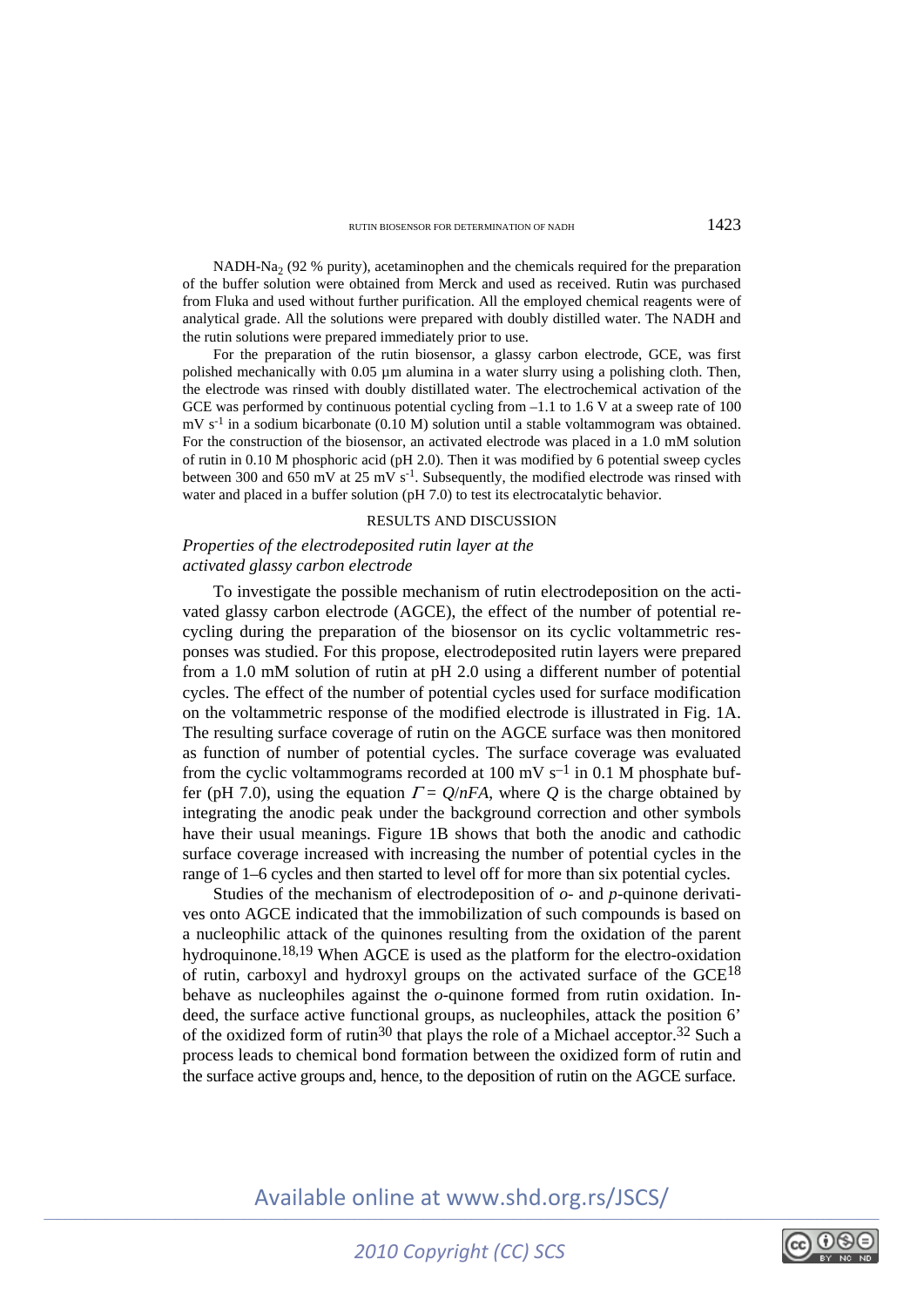

Fig. 1. A) Cyclic voltammetric responses of the rutin biosensor in 0.10 M phosphate buffer (pH 7.0) at  $25 \text{ mV s}^{-1}$ . The biosensor was modified under the conditions 1.0 mM rutin concentration, pH 2.0, scan rate  $25 \text{ mV s}^{-1}$ and different numbers of potential cycling. The numbers of 1–7 correspond to 1, 2, 4, 6, 8, 10 and 12 potential cycles which used during for the preparation of the biosensor. B) Variation of the anodic and cathodic peak surface coverage as a function of number of potential cycle sweeps.

## *Electrocatalytic oxidation of NADH at the rutin biosensor*

The electrocatalytic effect of the rutin biosensor on the oxidation of NADH is shown in Fig. 2. The cyclic voltammetry responses of the rutin biosensor in 0.1 M phosphate buffer (pH 7.0) without and with 0.50 mM NADH in the solution are shown by curves a and b, respectively. Under the same experimental conditions, the direct oxidation of NADH at a bare GCE shows an irreversible wave at a more positive potential (curve c).

It can be seen that the oxidation peak potential of NADH at the rutin biosensor surface was shifted by about 450 mV toward negative values as compared with that at a bare GCE, which is significantly greater than the value of 220 mV previously reported for rutin embedded in a lipid-cast film.29 The higher electrocatalytic oxidation overpotential of NADH at rutin embedded in a lipid-cast film might arise due to non-ideal behavior caused by the effects of charge transfer and an uncompensated ohmic drop of the lipid film.33 In addition, an enhancement of the peak current was achieved with the biosensor. This behavior is consistent with

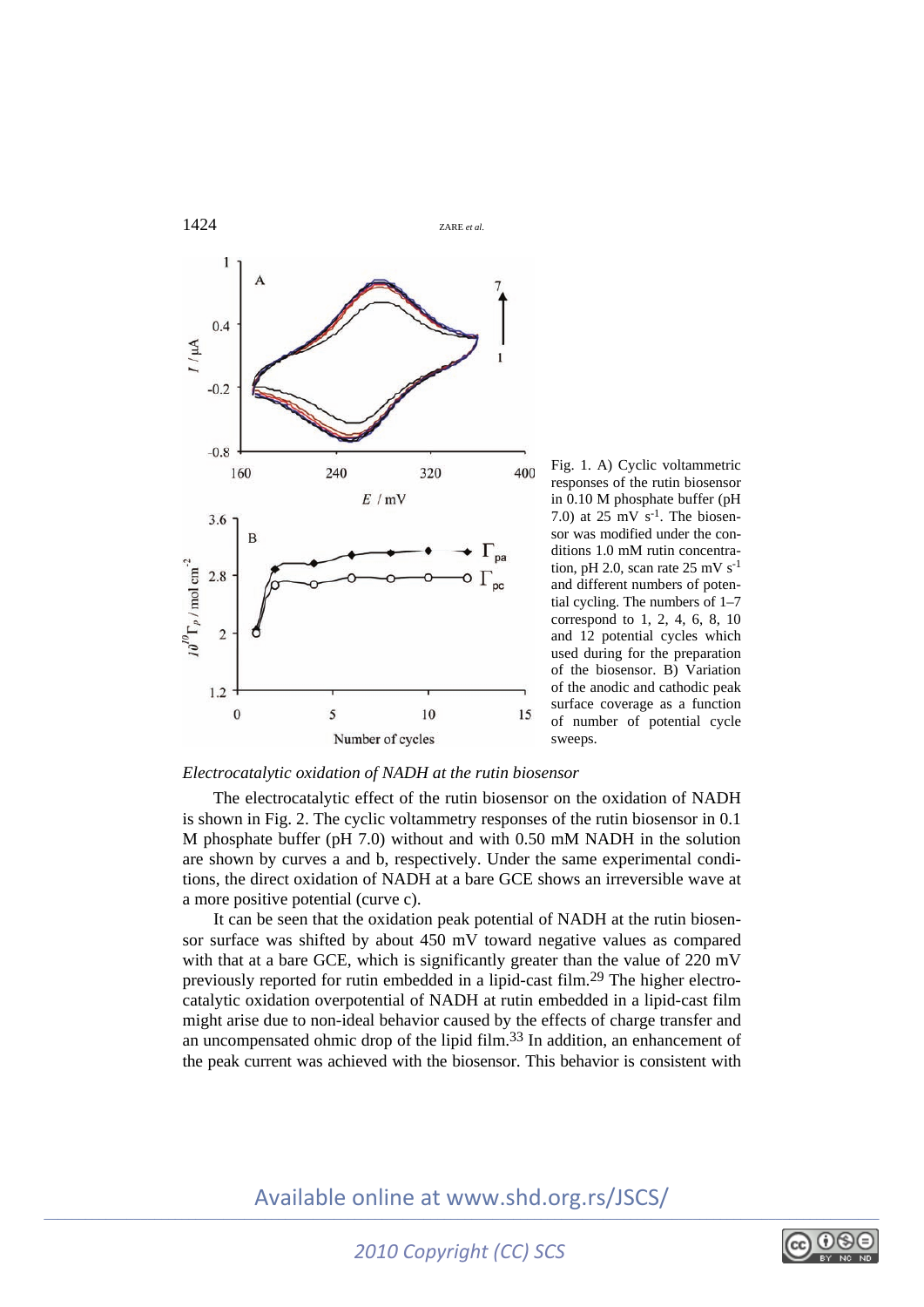a very strong electrocatalytic effect. According to an EC catalytic mechanism  $(E<sub>r</sub>C<sup>i</sup>)$ , the process can be expressed as follows:

$$
RB_{red} \rightleftharpoons RB_{ox} + 2H^{+} + 2e^{-}
$$
 (1)

$$
RB_{ox} + NADH \xrightarrow{k_h} RB_{red} + NAD^+
$$
 (2)

The overall oxidation of NADH by the biosensor is given by Eq. (3).

$$
NADH \longrightarrow NAD^{+} + 2H^{+} + 2e^{-}
$$
 (3)

where  $RB_{ox}$  and  $RB_{red}$  stand for the oxidized and reduced form of the rutin bonded on the biosensor, respectively.



Fig. 2. Cyclic voltammetric responses of a) the rutin biosensor in 0.10 M phosphate buffer solution (pH 7.0) and b) the same biosensor in the same solution containing 0.50 mM NADH. Curves d as a and c as b for a bare GCE. In all cases, the scan rate was  $25 \text{ mV s}^{-1}$ .

### *Kinetics studies of NADH electrocatalytic oxidation at the rutin biosensor*

The scan rate dependence of the cyclic voltammograms for the rutin biosensor in 0.10 M phosphate buffer (pH 7.0) solution containing 0.25 mM NADH (Fig. 3, inset) was used for studies of the electrocatalytic reaction kinetics of NADH. Fig. 3, curve a, shows that the peak potential,  $E_p$ , is proportional to log  $\nu$ .

The Tafel slope (*b* in Eq. (4)) may be estimated according to Eq. (4) for a totally irreversible diffusion-controlled process: 34

$$
E_p = (b \log v)/2 + \text{constant} \tag{4}
$$

Considering  $dE_p/d(\log v) = 39$  mV (Fig. 3, curve a), it can be indicated that a one-electron transfer is the rate-limiting step, assuming an electron transfer coefficient of  $\alpha = 0.24$  between the rutin biosensor and NADH. One of the important parameters in electrocatalytic applications is the heterogeneous catalytic electron transfer rate constant,  $k<sub>h</sub>$ , in the reaction of the catalyst (deposited modifier) with

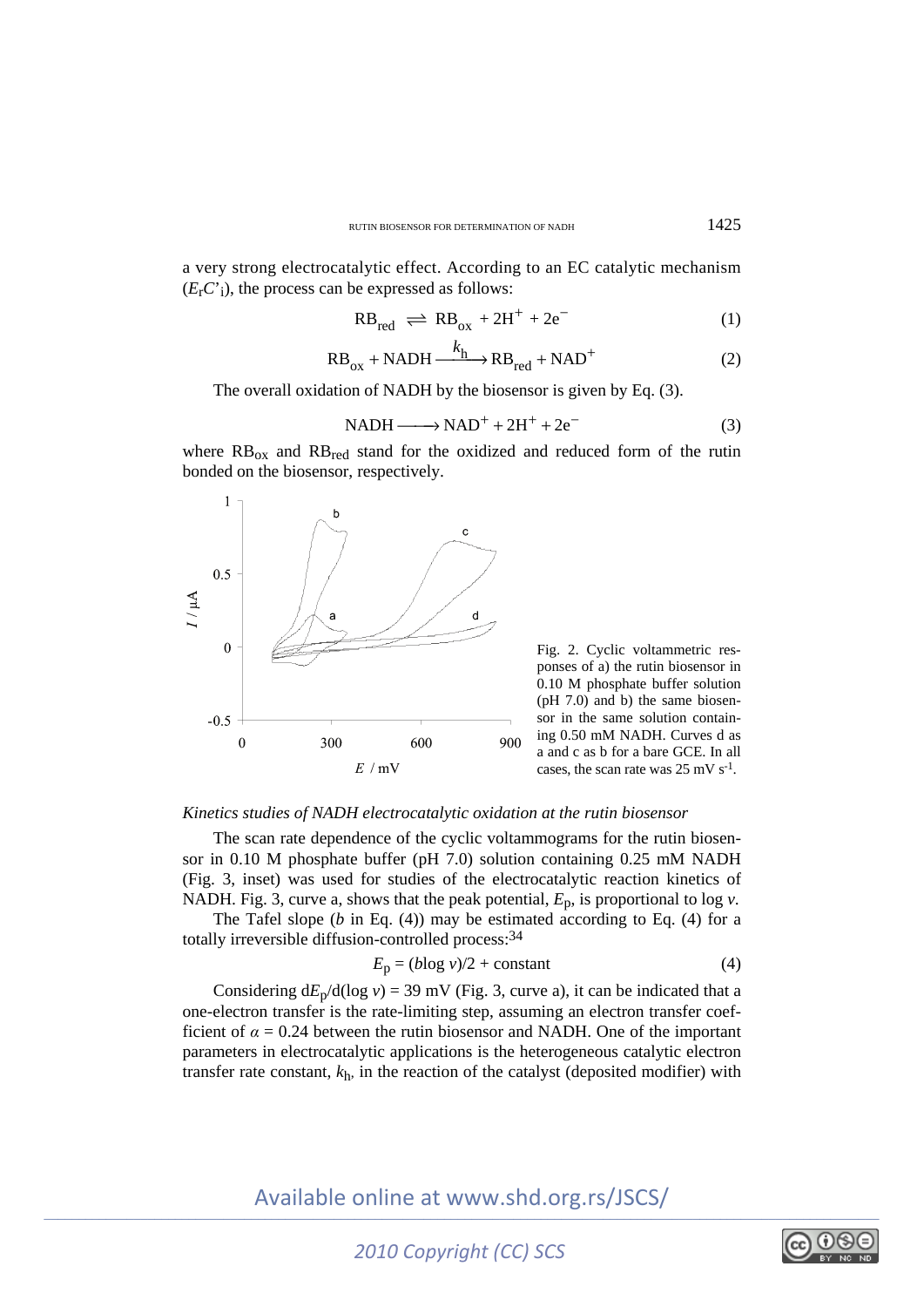

Fig. 3. Variation of a) the of peak potential *vs*. logarithm scan rate and b) the electrocatalytic peak current *vs*. the square root of scan rate, which was obtained from cyclic voltammetric responses of the rutin biosensor in 0.10 M phosphate buffer (pH 7.0) containing 0.25 mM NADH. The inset shows the cyclic voltammograms of the rutin biosensor in 0.10 M phosphate buffer (pH 7.0) containing 0.25 mM NADH at different scan rates. The numbers of 1 to 7 correspond to scan rates of 4, 6, 8, 10, 12, 15 and 20  $mV s^{-1}$ .

the substrate. Fig. 3, curve b, shows the electrocatalytic oxidation currents for NADH increase linearly with the square root of the scan rate, indicating that, at a sufficient overpotential, the reaction is diffusion controlled. In addition, as previously mentioned, the oxidation of NADH at the rutin biosensor exhibits the characteristic of a catalytic reaction mechanism  $(E<sub>r</sub>C<sub>i</sub>)$ . Under these conditions, *k*h can be calculated using the theoretical model which was developed by Andrieux and Saveant.35 For large values of the catalytic rate constant parameter defined in their paper, the electrocatalytic current can be expressed by Eq. (5):

$$
I_{\rm cat} = 0.496nFAc_0(DnFv)^{1/2}(RT)^{-1/2}
$$
 (5)

where *A* is the electrode surface,  $c_0$  the bulk concentration of the substrate,  $\nu$  the scan rate, *D* the diffusion coefficient of the substrate (obtained by chronoamperometry), and the other symbols have their usual meanings. Small values of the kinetic parameter result in a prefactor lower than 0.496. The slope of the plot of  $I<sub>p</sub>$ *versus*  $v^{1/2}$  (Fig. 3, curve b) was used to evaluate the prefactor. For low scan rates of 4 to 20 mV s<sup>-1</sup>, the average value of this prefactor was found to be 0.3 for the rutin biosensor with a surface coverage of  $3.1 \times 10^{-10}$  mol cm<sup>-2</sup> in the presence of 0.25 mM NADH. According to the approach adopted by Andrieux and Saveant and using Fig. 1 of their paper, the average value of  $k_h$  was found to be  $1.9 \times 10^3$ 

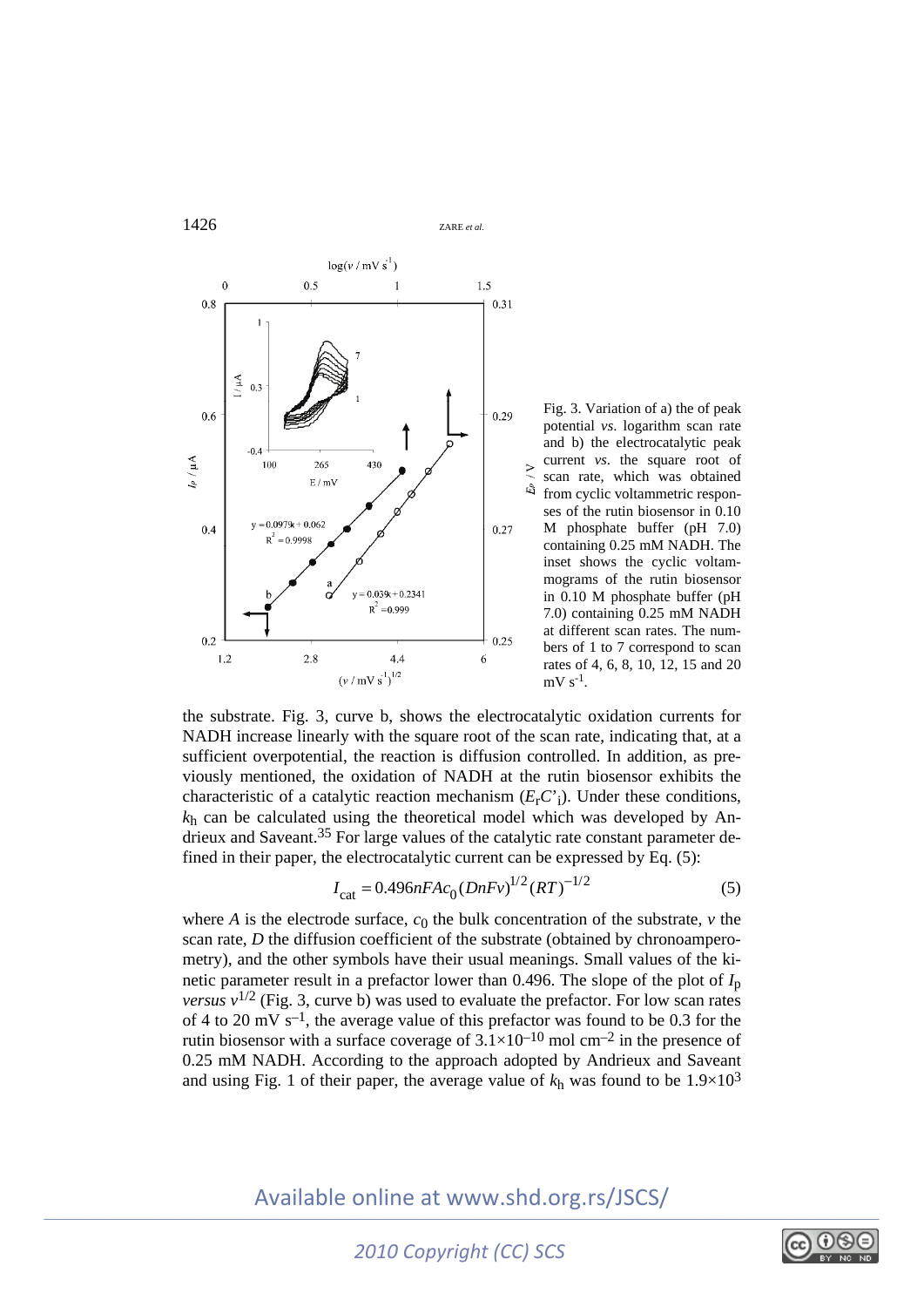$M^{-1}$  s<sup>-1</sup>. In addition, the slope of curve b of Fig. 3 was used to estimate the total number of electrons involved in the electrocatalytic oxidation of NADH at the biosensor. According to the following equation for a totally irreversible process:<sup>36</sup>

$$
I_{\rm P} = 3.01 \times 10^5 n [(1 - \alpha) n_{\alpha}]^{1/2} A c_0 D^{1/2} v^{1/2}
$$
 (6)

and by considering  $(1-\alpha)n_{\alpha} = 0.74$  and  $D = 6.04 \times 10^{-7}$  cm<sup>2</sup> s<sup>-1</sup> (see below), it was estimated that the total number of electrons involved in the electrocatalytic oxidation of NADH was  $n = 1.95$ , *i.e.*,  $\approx 2$ . The Tafel slope, *b*, was obtained by another method. Fig. 4, inset, shows the linear sweep voltammograms of the biosensor in 0.10 M phosphate buffer (pH 7.0) containing 0.25 mM NADH at two scan rates, *i.e.*, 15 and 20 mV  $s^{-1}$ . The Tafel plots were drawn using the data of the rising part of the current-voltage curves at the two scan rates (Fig. 4). An average Tafel slope of  $0.012 \text{ mV}^{-1}$  was obtained, indicating that a one-electron process was involved in the rate-determining step, assuming a charge transfer coefficient of  $\alpha = 0.27$ . This result is similar to that obtained for  $\alpha$  using the first method. In addition, the average value of the current density,  $j_0$ , was found to be  $0.014 \mu A \text{ cm}^{-2}$  from the intercept of the Tafel plot.



Fig. 4. The Tafel plots derived from the linear sweep voltammograms shown in the inset. The inset shows the linear sweep voltammetric responses of the rutin biosensor at scan rates of a) 15 and b) 20 mV  $s^{-1}$ . The solution  $260$  conditions were the same as those given in the caption to Fig. 3.

# Available online at www.shd.org.rs/JSCS/

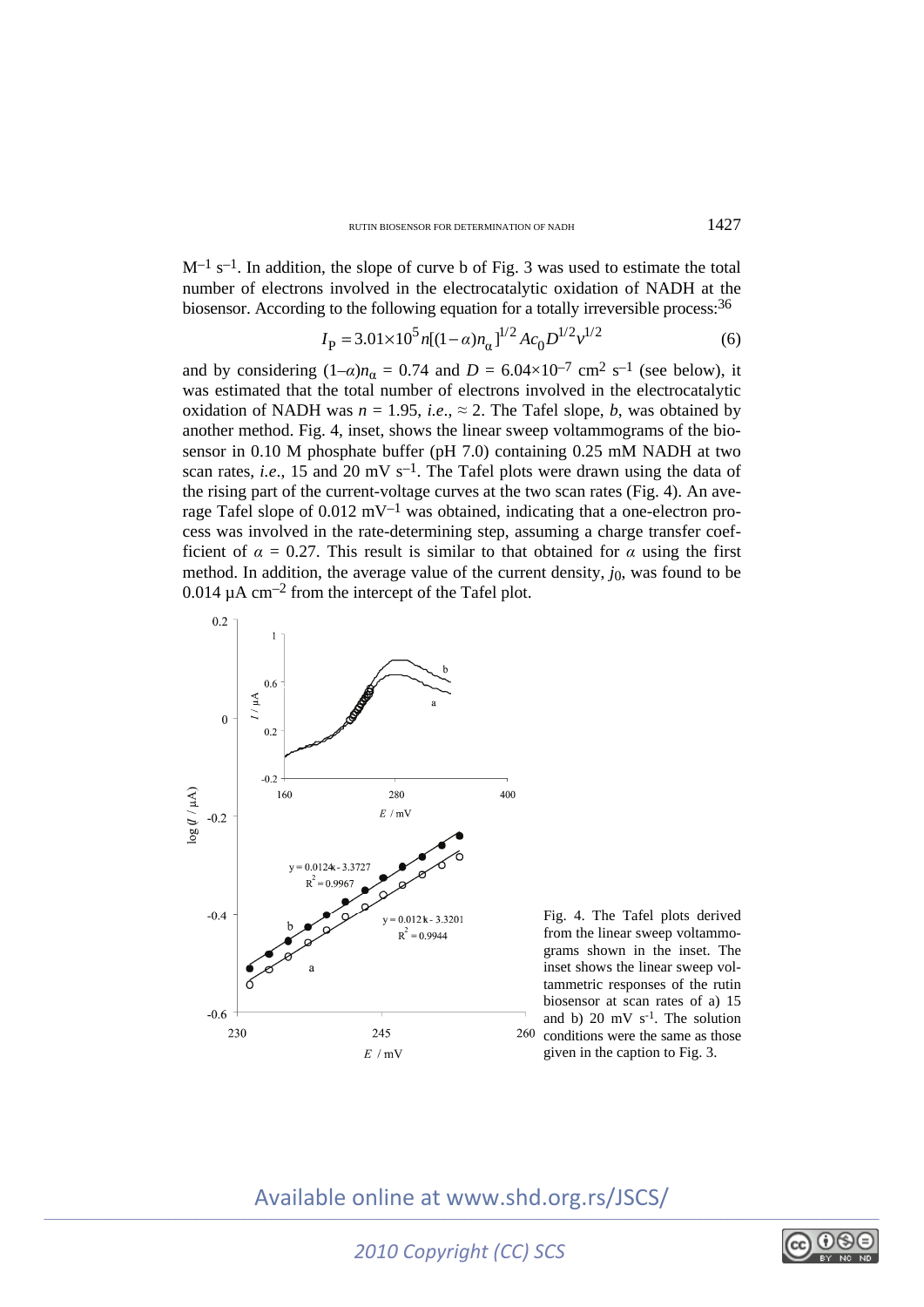### *Chronoamperometric and amperometric studies*

The catalytic oxidation of NADH by the rutin biosensor was also studied by chronoamperometry. In this study, the diffusion coefficient of NADH was determined at the biosensor surface. The chronoamperograms of the biosensor in 0.10 M phosphate buffer (pH 7.0) containing different concentrations of NADH, which were obtained at a potential step of 260 mV, are shown in Fig. 5. The inset to Fig. 5, shows the experimental plots of *I* versus  $t^{-1/2}$  with the best straight lines shown for the different concentrations of NADH employed. From the slopes of the resulting straight lines and using the Cottrell Equation,  $37$  an average diffusion coefficient of  $6.04 \times 10^{-7}$  cm<sup>2</sup> s<sup>-1</sup> was calculated for NADH.



Fig. 5. A) The chronoamperometric responses of the rutin biosensor in 0.10 M phosphate buffer (pH 7.0) containing different concentrations of NADH at potential step of 260 mV. The numbers 1 to 4 correspond to the concentrations of 0.29, 0.32, 0.36 and 0.45 mM NADH, respectively. The inset shows the plots of *I vs*.  $t^{-1/2}$  obtained from the chronoamperograms. B) Stability of the amperometric response of the rutin biosensor (rotation 2000 rpm) held at 260 mV in 0.10 M phosphate buffer (pH 7.0) containing 0.20 mM NADH.

This value of the diffusion coefficient is in good agreement with some values reported in the literature<sup>16,38,39</sup> but differs from those reported by others.<sup>14,40,41</sup>

# Available online at www.shd.org.rs/JSCS/

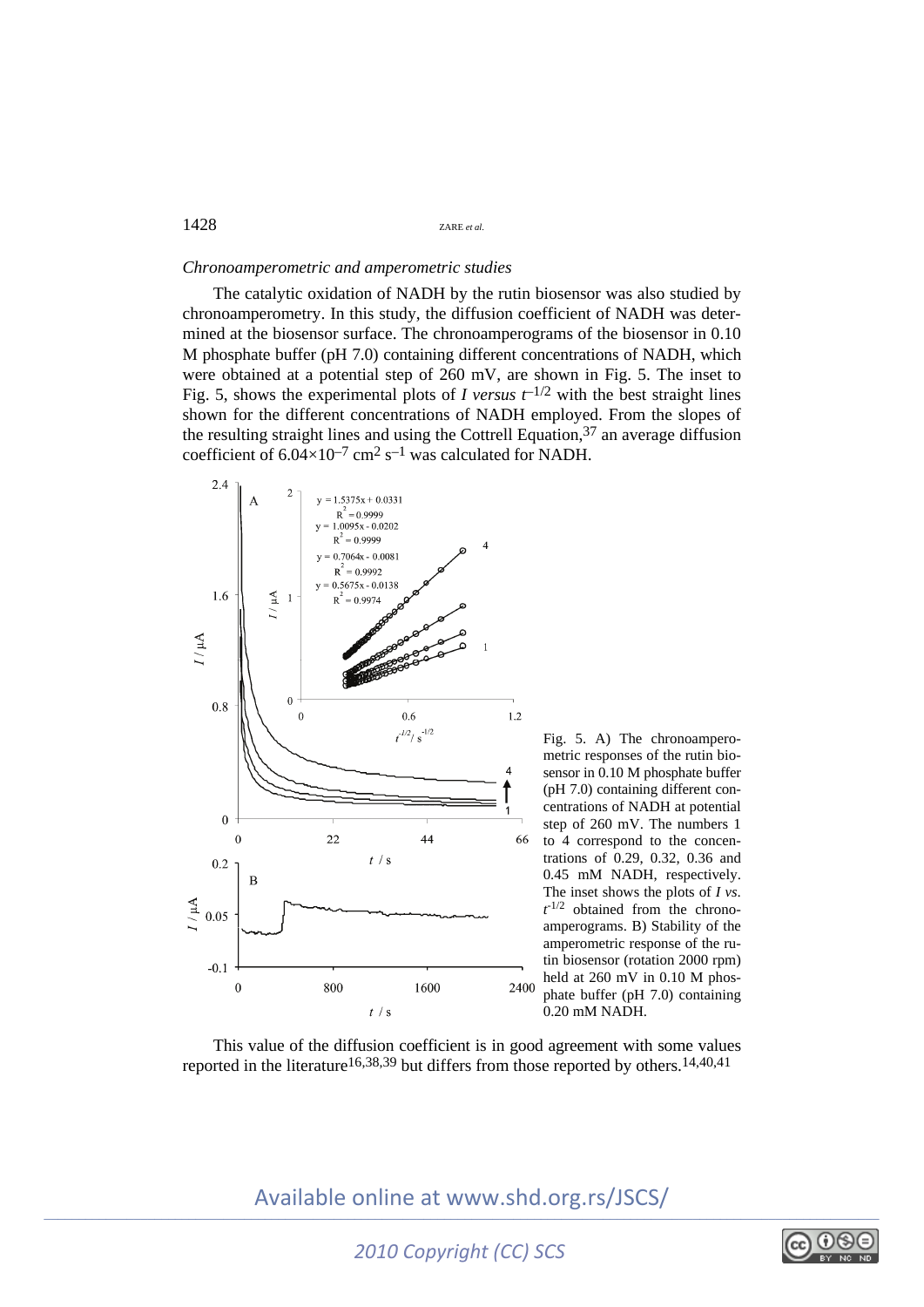In addition, amperometry under stirring conditions was employed to estimate the long-term stability of the biosensor. The amperometric response of 0.20 mM NADH as recorded over a continuous 2110 s period is shown in Fig. 5B. As can be seen, the response of the biosensor after an initial decrease remained almost stable throughout the experiment. This fact indicates that there was no inhibition effect of NADH and its oxidation products on the rutin biosensor.

### *Differential pulse voltammetric detection of NADH at the rutin biosensor*

Differential pulse voltammetric, DPV, measurements were used to determine the linear range and to estimate the detection limit of NADH at the rutin biosensor. The voltammograms obtained for different concentrations of NADH are depicted in Figs. 6A and 6B. These figures show voltammograms in the NADH concentration ranges of 8.3–46.3  $\mu$ M (Fig. 6A) and 55.5–833  $\mu$ M (Fig. 6B). As shown in Fig. 6A, during the addition of even 1.7  $\mu$ M NADH, a well-defined response was observed. The dependence of the electrocatalytic peak current, corrected for any background current of the biosensor in the supporting electrolyte, on the NADH concentration is shown in Figs. 6C and 6D.

These figures clearly show that the plot of the peak current *versus* NADH concentration is constituted of two linear segments with different slopes, corresponding to two different NADH concentration ranges of 8.3–151.5  $\mu$ M (Fig. 6C) and 151.5–833.3 µM (Fig. 6D). The linear least square calibration curves over the two linear ranges indicate that the regression lines fit very well with the experimental data and the regression equations can be applied for the determination of NADH in unknown samples. Since DPV method has a much higher current sensitivity than the cyclic voltammetry method, the slope (*m*) of the calibration plot in the first linear range (Fig. 6C) was used to estimate the detection limit of NADH at the rutin biosensor. According to the method mentioned in reference,  $42$ the lower detection limit,  $c_m$ , was obtained using the equation  $c_m = 3s_b/m$ , where  $s<sub>bl</sub>$  is the standard deviation of the blank response ( $\mu$ A). From an analysis of these data, the limit of detection of NADH was estimated to be  $1.6 \mu M$ . The analytical parameters of the electrocatalytic determination of NADH in this work are compared in Table I with the corresponding values previously reported for some biosensors.14–18,20,29,43 As can be seen, the responses of the proposed biosensor are comparable and even better than those obtained using several modified electrodes. In addition, a small variation in the sensitivity was observed when the concentration of NADH was changed in the two calibration ranges. The average voltammetric peak current for 18 repeated measurements ( $n = 18$ ) of 55.5  $\mu$ M NADH at the biosensor was  $0.055\pm0.001 \mu$ A, which indicate that the biosensor is stable and also the results obtained are reproducible.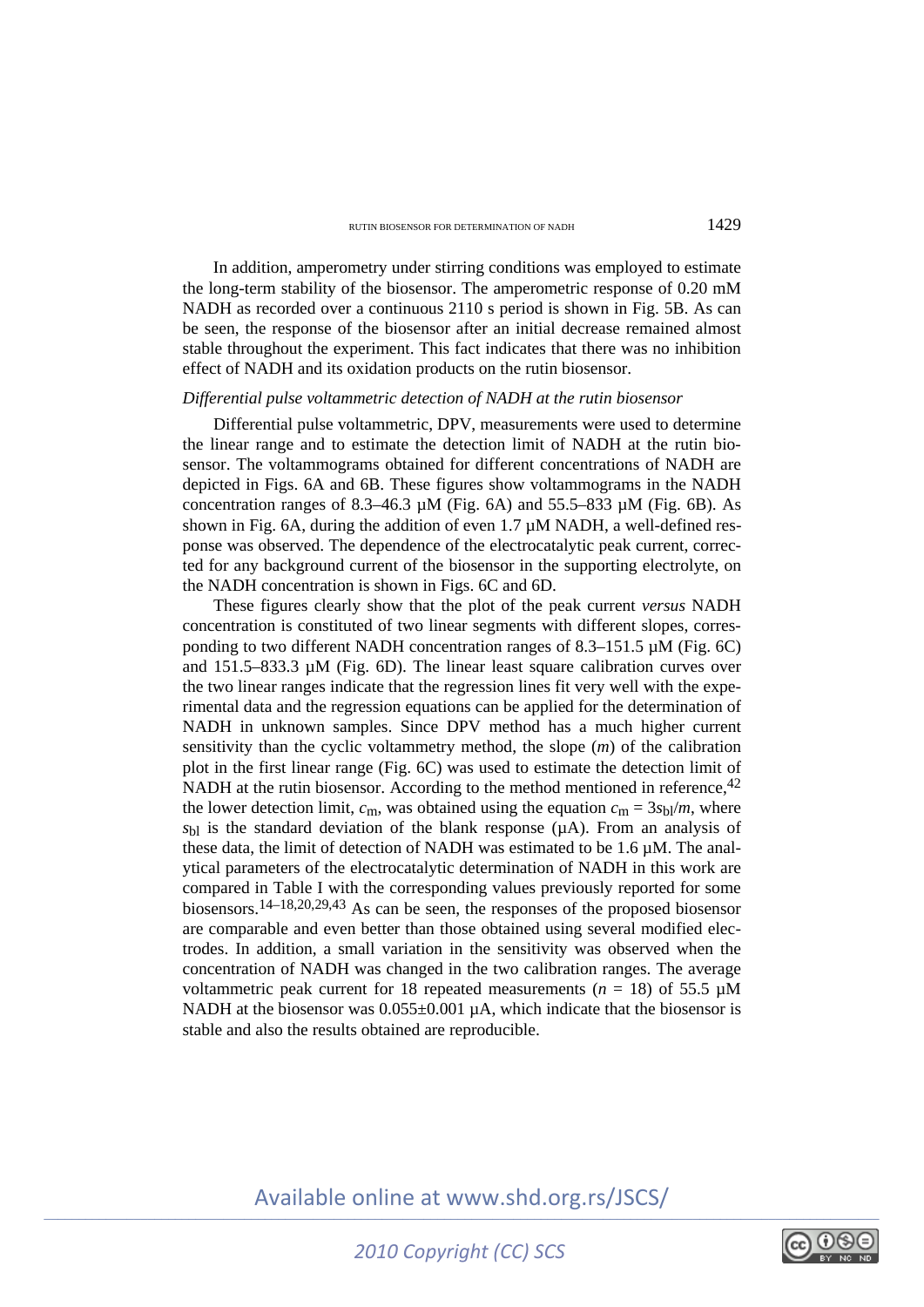

Fig. 6. A) and B) show differential pulse voltammetric responses of the rutin biosensor in 0.10 M phosphate buffer (pH 7.0) containing different concentrations of NADH. The numbers of 1–15 and 16–40 correspond to NADH concentration ranges of 8.3–46.3  $\mu$ M and 55.5–833  $\mu$ M, respectively. C) and D) show the dependence of the electrocatalytic peak current, corrected for any background current of the biosensor in the supporting electrolyte, on the NADH concentrations in the ranges of 8.3–152 µM and 151.5–833 µM, respectively.

Available online at www.shd.org.rs/JSCS/

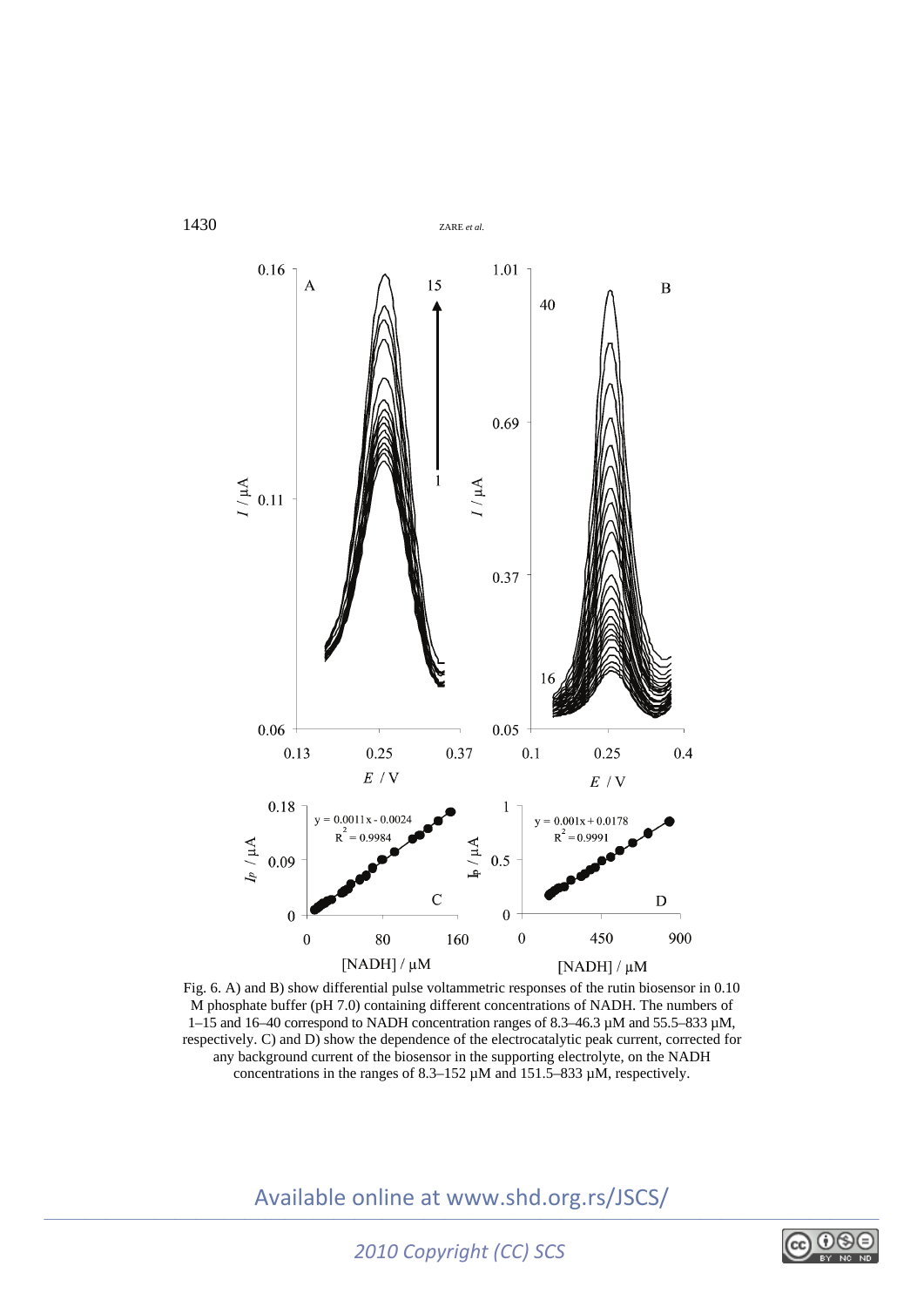TABLE I. Comparison of the analytical parameters of the several biosensors for the determination of NADH (CFA: caffeic acid; PCV: pyrocatechol violet; CGA: chlorogenic acid; PDA: *o*-phenylenediamine; DPPC: dipalmitoylphosphatidylcoline; GCE: glassy carbon electrode; CPE: carbon paste electrode; DPV: differential pulse voltammetry; CV: cyclic voltammetry)

| Modifier    | Electrode       | Method      | Linear range   | Detection limit | Sensitivity        | Ref. |
|-------------|-----------------|-------------|----------------|-----------------|--------------------|------|
|             |                 |             | μM             | $\mu$ M         | $\mu A \mu M^{-1}$ |      |
| <b>CFA</b>  | <b>GCE</b>      | CV          | $50.0 - 1000$  |                 | 0.0022             | 14   |
| <b>PCV</b>  | <b>GCE</b>      | Amperometry | $2.5 - 200$    | 1.03            | 0.000029           | 15   |
|             |                 |             | $200.0 - 1500$ |                 | 0.00034            |      |
| Coumestan   | <b>CPE</b>      | <b>DPV</b>  | $1.0 - 10$     | 0.1             | 0.0103             | 16   |
|             |                 |             | $10 - 400$     |                 | 0.0028             |      |
| Hematoxylin | <b>GCE</b>      | <b>DPV</b>  | $0.40 - 600$   | 0.08            | 0.0028             | 17   |
| <b>CGA</b>  | GCE             | CV          | $100 - 1000$   |                 |                    | 18   |
| An imine    | Pt              | CV          | $200 - 2000$   |                 | 0.0012             | 20   |
| derivative  |                 |             |                |                 |                    |      |
| Rutin       | <b>GCE-DPPC</b> | <b>CV</b>   |                |                 |                    | 25   |
| <b>PDA</b>  | <b>CPE</b>      | Amperometry | $40.0 - 800$   | 7.1             | 0.0242             | 40   |
| Rutin       | <b>GCE</b>      | <b>DPV</b>  | $8.3 - 152$    | 1.6             | 0.0011             | This |
|             |                 |             | 152-833        |                 | 0.0010             | work |

### *Simultaneous determination of NADH and acetaminophen*

At most bare solid electrodes, NADH is usually oxidized at a potential close to the potential of acetaminophen (AC) oxidation. The differential pulse voltammograms obtained with increasing concentrations of NADH in the presence of different concentrations of AC at the rutin biosensor are shown in Fig. 7A and the inset shows the DPV of a mixture of 500.0  $\mu$ M NADH and 125.0  $\mu$ M AC at a bare GCE. As can be seen, the bare electrode shows poorly-defined oxidation peaks for the mixture of NADH and AC (Fig. 7A, inset). However, the rutin biosensor separates the voltammetric signals of NADH and AC and two well-distinguished anodic peaks at potentials of 254 and 364 mV, corresponding to the oxidation of NADH and AC, respectively, are observed.

Furthermore, substantial increases in peak currents were also observed with increasing concentrations of NADH and AC. The calibration curves for NADH and AC are shown in Fig. 7B–7E. These figures clearly show that the plot of peak current *versus* NADH or AC concentration is constituted of two linear segments with different slopes, corresponding to two different ranges of substrate concentration. The peak current of NADH was linear with respect to the concentration in the ranges of  $42.7-166 \mu M$  (Fig. 7B) and  $166.5-625.0 \mu M$  (Fig. 7C) with linear equations of  $I_p (\mu A) = 0.0325 + 0.0021$ [NADH] ( $\mu$ M) and  $I_p (\mu A) =$  $= 0.2512 + 0.0009$ [NADH] ( $\mu$ M). Similarly, the current intensity corresponding to the oxidation of AC increased linearly with increasing AC concentration in the ranges of 13.9–55.5 (Fig. 7D) and 55.5–214 µM (Fig. 7E). The linear regression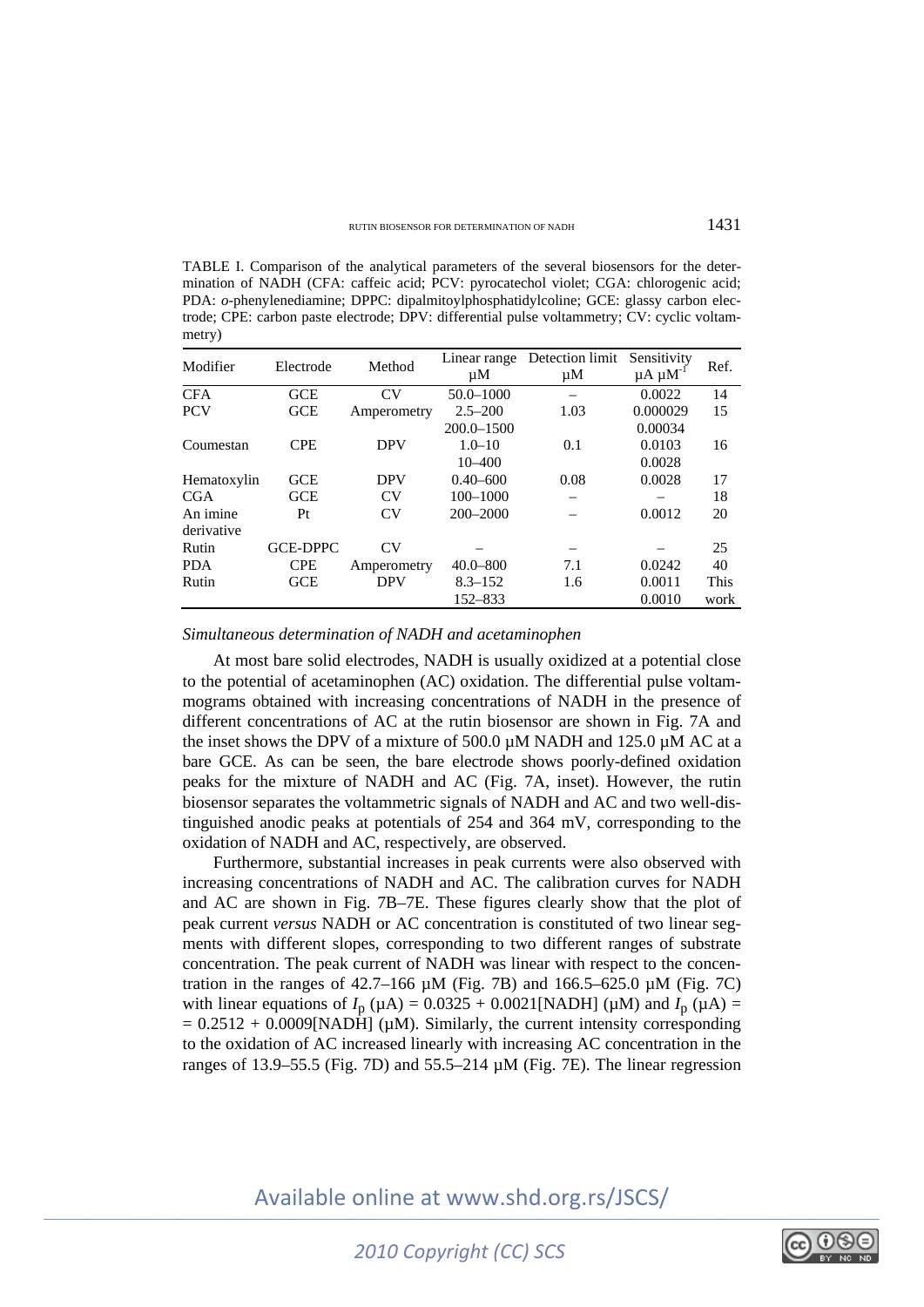

equations of the two calibration plots were expressed as  $I_p$  ( $\mu$ A) = 0.1922 +  $+ 0.0091[AC]$  ( $\mu$ M) and  $I_p$  ( $\mu$ A) = 0.4799 + 0.0041[AC] ( $\mu$ M), respectively.

Fig. 7. A) Differential pulse voltammetric responses of the rutin biosensor in 0.10 M phosphate buffer (pH 7.0) in mixed solutions of NADH and acetaminophen (AC). The numbers 1–26 correspond to the different concentrations of 42.7–625.0 µM NADH and 13.9–214.3 µM AC that were present in the various mixtures. The inset shows the response of a mixed solution of 500.0 µM NADH and 125.0 µM AC at a bare GCE. Plots of the peak currents as concentration of B) NADH in the range of  $42.7-166.5 \mu M$ , C) NADH in the range of 166.5–625.0 µM, D) AC in the range of 13.9–55.5 µM and E) AC in the range of  $55.5-214.3 \mu M$ .

Available online at www.shd.org.rs/JSCS/

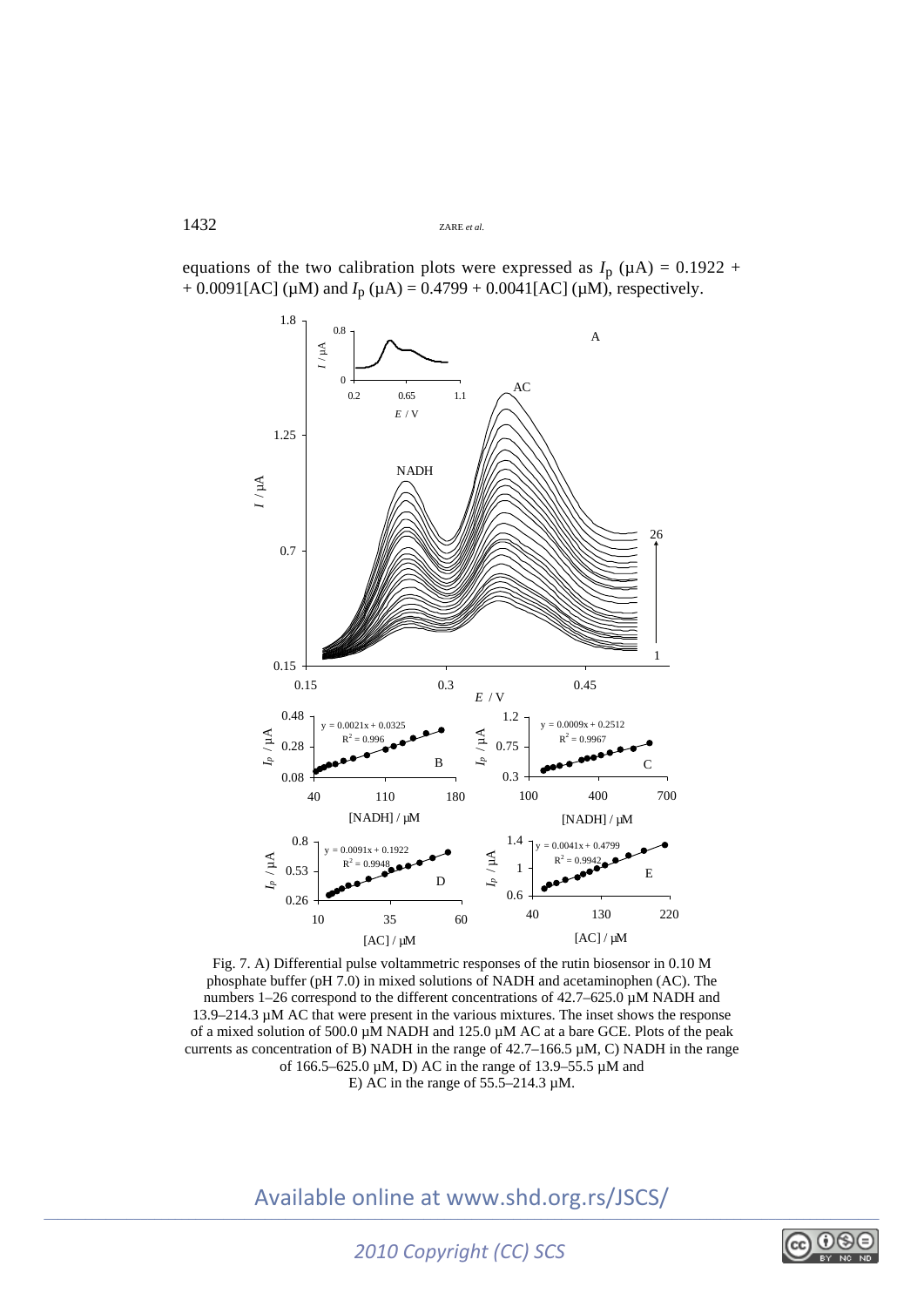### **CONCLUSIONS**

The obtained results show that a rutin biosensor exhibits excellent electrocatalytic activity and reproducibility for NADH oxidation. The diffusion coefficient of NADH was calculated using chronoamperometric results as  $6.04\times10^{-7}$  cm<sup>2</sup> s<sup>-1</sup> under the employed experimental conditions. For the oxidation of NADH at the rutin biosensor, average values for the electron transfer coefficient, *α*, current density, *j*0, and the heterogeneous charge transfer rate constant, *k*h, of 0.27, 0.014  $\mu$ A cm<sup>-2</sup> and 1.9×10<sup>3</sup> M<sup>-1</sup> s<sup>-1</sup> were obtained, respectively. Linear sweep and cyclic voltammetric methods were used for this purpose. The differential pulse voltammetric method was used for the determination of the detection limit, sensitivity and the linear range of NADH at the rutin biosensor. The most important advantages of the rutin biosensor for NADH determination are excellent catalytic activity and reproducibility, good detection limit, and high exchange current density. Unlike bare GCE, the rutin biosensor could separate the oxidation peaks of NADH and acetaminophen when present in the same solution.

#### ИЗВОД

### ПРИПРЕМА И ПРИМЕНА БИОСЕНЗОРА НА БАЗИ РУТИНА ЗА ЕЛЕКТРОХЕМИЈСКО ОДРЕЂИВАЊЕ NADH У ПРИСУСТВУ АЦЕТАМИНОФЕНА ДИФЕРЕНЦИЈАЛНОМ ПУЛСНОМ ВОЛТАМЕТРИЈОМ

#### HAMID R. ZARE, REZA SAMIMI, NAVID NASIRIZADEH и MOHAMMAD MAZLOUM-ARDAKANI

### *Department of Chemistry, Yazd University, Yazd, 89195-741, Iran*

Коришћењем различитих електрохемијских метода испитивано је електрокаталитичко понашање редукованог никотинамид аденин динуклеотида (NADH) на површини биосензора на бази рутина. Резултати су показали да биосензор на бази рутина испољава јак каталитички ефекат на оксидацију NADH уз смањење пренапетости за око 450 mV у односу на реакцију на стакластом угљенику. Ово смањење пренапетости је знатно веће од 220 mV, што је вредност објављена за случај рутина који је био уграђен у липидни филм. У раду су одређени кинетички параметри електрокаталитичке оксидације NADH – коефицијент прелаза,  $\alpha$ , и константа брзине хетерогеног преноса наелектрисања, *k*h. Дифeренцијалном пулсном волтаметријом је одређен линеарни динамички опсег, затим осетљивост и граница детекције NADH. Предности биосензора на бази рутина за одређивање NADH су одлична каталитичка активност и репродуктивност, ниска граница детекције и висока густина струје измене. Биосензор на бази рутина може да раздвоји пикове оксидације NADH и ацетаминофена из истог раствора, док се на чистом стакластом угљенику поменути пикови преклапају.

(Примљено 9. фебруара, ревидирано 14. маја 2010)

#### REFERENCES

- 1. R. D. Braun, *J. Electrochem. Soc.* **124** (1977) 1342
- 2. R. Blonder, E. Katz, I. Willner, V. Wray, A. F. Buckmann, *J. Am. Chem. Soc.* **119** (1997) 11747
- 3. C.-X. Cai, K.-H. Xue, *Microchem. J.* **64** (2000) 131
- 4. M. Aizawa, R. W. Coughlin, M. Charles, *Biochim. Biophys. Acta* **385** (1975) 362
- 5. C. X. Cai, H. X. Ju, H. Y. Chen, *J. Electroanal. Chem.* **397** (1995) 185